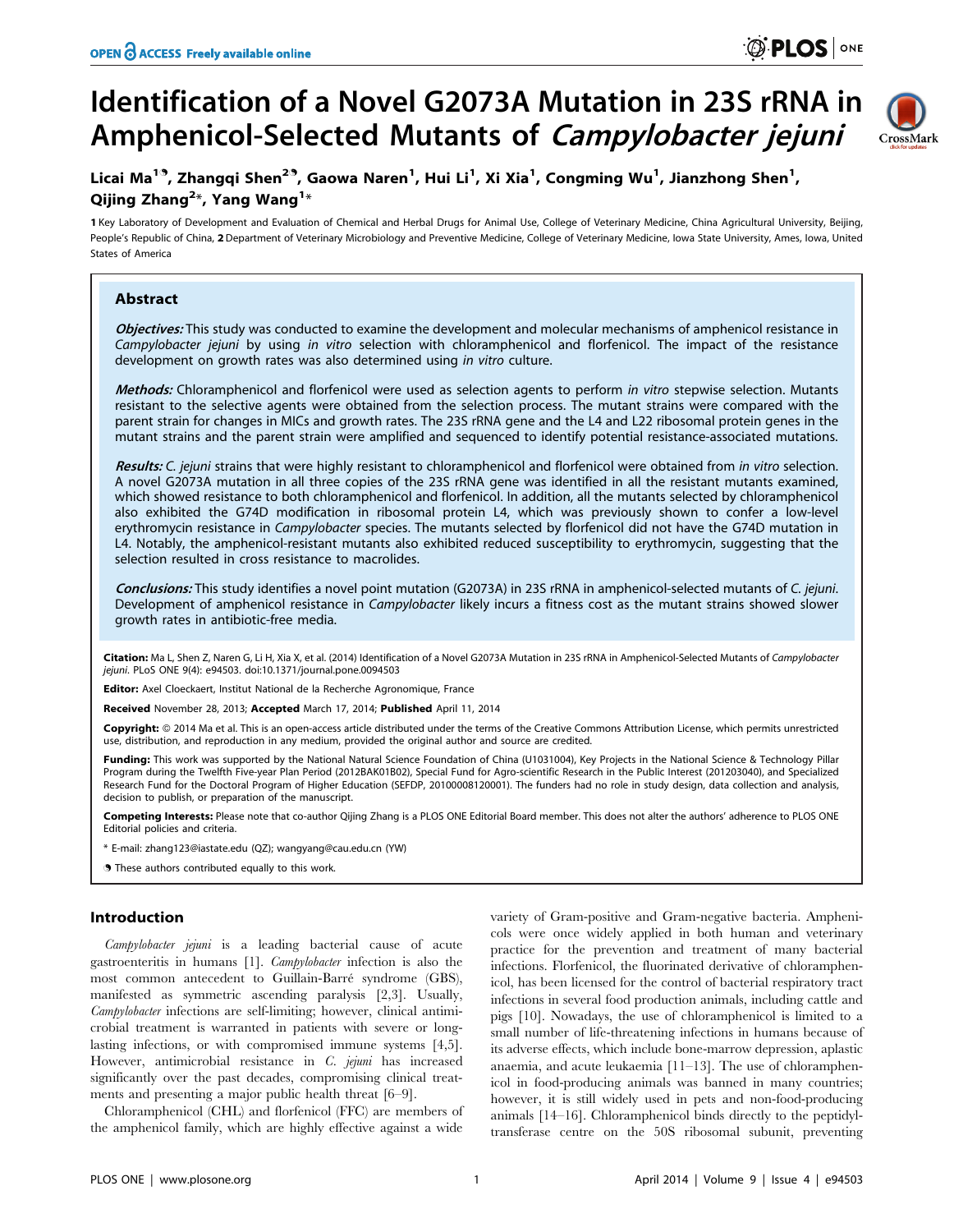peptide bond formation [17]. Acetylation of the drug by chloramphenicol acetyltransferase, which does not mediate resistance to FFC, is the most frequently encountered mechanism of bacteria resistance to CHL [10]. Other mechanisms of CHL resistance include efflux systems such as  $cm/A$  [18],  $floR$  [19],  $fexA$ [20],  $fexB$  [21],  $pexA$  [22]; point mutations in domain V of the 23S rRNA [23]; and methylation of A2503 in the 23S rRNA gene of the large ribosomal subunit, which is catalysed by cfr methyltransferase [24].

A series of studies showed that CHL resistance was very common in E. coli (40.6–79%) [25,26] and Salmonella (28.42%) [27], while chloramphenicol resistance in Campylobacter rarely occurs. No chloramphenicol-resistant isolates were detected in studies performed in the United States [28], Spain [29], Japan [30], and Iran [31]. The chloramphenicol resistance detection rates were 0.8% in Korea [32]. In contrast to the low resistance rates in other countries, detection of chloramphenicol-resistant Campylobacter was high (37.5%) in Brazil [33]. In China, the florfenicol and chloramphenicol resistance rates of Campylobacter isolated from chicken [34] reached up to 61.7 and 24.5%, respectively. Chloramphenicol resistance in Campylobacter is mediated by chloramphenicol acetyltransferases [35–37]. To date, there have been no reports on FFC resistance mechanisms in Campylobacter. In this study, we examined the development of CHL and FFC resistance mechanisms in C. jejuni by in vitro selection and assessed the impact of the resistance on Campylobacter fitness.

## Materials and Methods

## Bacterial strains and culture conditions

The C. jejuni strain ATCC 33560, susceptible to CHL and FFC (MIC<sub>CHL</sub> = 4  $\mu$ g/mL and MIC<sub>FFC</sub> = 2  $\mu$ g/mL), was used as the parent strain for the selection studies with CHL and FFC. C. jejuni was cultured routinely on Mueller-Hinton agar (MHA, Sigma, St. Louis, MO) or in Mueller-Hinton broth (MHB, Sigma) for 24–48 hours at 42<sup>°</sup>C under microaerobic conditions (5%  $O_2$ , 10%  $CO_2$ , and  $85\%$  N<sub>2</sub>). If necessary, the MH media were supplemented with various concentrations of CHL or FFC. All strains were preserved in MH broth with 20% glycerol at  $-80^{\circ}$ C.

#### CHL & FFC susceptibility testing

The MICs against CHL and FFC were determined using the agar dilution method as recommended by the Clinical and Laboratory Standards Institute [38]. According to the recommended breakpoints of NARMS [39], isolates were considered resistant to CHL and FFC if their MICs were  $\geq 32$  and  $\geq 8 \mu$ g/ mL, respectively. CHL, FFC, erythromycin, azithromycin, spiramycin, and clindamycin were purchased from the China Institute of Veterinary Drug Control, Beijing. Phenylalanine-arginine-bnaphthylamide (PAbN, Sigma-Aldrich, St. Louis, MO), an efflux pump inhibitor, was also used in this study to identify whether the antibiotic efflux systems of *C. jejuni* played a role in the resistance. The concentration of PA $\beta$ N used in this study was 30 µg/mL [40]. A control plate of MH agar containing  $PA\beta N$  of the same concentration was also included to assess the effect of  $P\{A\}\$ N on the growth of the isolates investigated. The experiments mentioned above were repeated three times.

# In vitro selection of CHL and FFC resistant strains

CHL- and FFC-resistant strains were selected in vitro with CHL and FFC as the selective agents, respectively. Briefly, the parent strain ATCC 33560 was first cultured on antimicrobial-free MHA media. For first round of selection, cultures of the parent strain were inoculated onto MHA media containing CHL or FFC at 0.5fold MICs, and incubated under microaerobic conditions at  $42^{\circ}$ C for 3–5 days. For subsequent stepwise selection, cultures were collected and transferred to MHA containing a 2-fold higher concentration of antibiotics than the concentration used in the preceding round of selection. The highest concentrations of selective agents are 16-fold and 64-fold MIC for CHL and FFC, respectively. Single colonies  $(n = 10)$  were picked and tested at each stepwise selection. MICs of resistant clones against CHL and FFC and erythromycin, azithromycin, spiramycin, and clindamycin were determined accordingly.

# Growth rates of the parent and mutant strains in MH broth

To compare the growth kinetics of selected resistant strains (C3 and F5) with the susceptible parent strain, a fresh culture of each strain was separately and equally inoculated into antimicrobialfree MH broth at an initial cell density of  $OD_{600} = 0.05$ . The cultures were incubated at  $42^{\circ}$ C under microaerobic conditions, and then aliquots of the samples were collected at 0, 4, 8, 12, 24, and 36 hours post-inoculation for  $OD_{600}$  determination. Three independent experiments were performed.

# Sequence analysis of genes encoding 23S rRNA, L4 ribosomal protein, and L22 ribosomal protein

With respect to the 23S rRNA gene, we used the specific primer pair 23S-F and 23S-R to amplify all three copies of the 23S rRNA gene to detect potential CHL or FFC resistance-associated mutations (Table 1). To detect which specific copy of the gene contained the mutation, PCRs were performed to amplify each copy of the domain V of 23S rRNA gene. The three pairs of operon-specific PCR primers (FI/CJ copy-R; FII/CJ copy-R; and FIII/CJ copy-R) are listed in Table 1 [41]. The amplification reactions were performed with premixed LA Taq (TaKaRa Co. Ltd., Dalian, China), and the cycling parameters were  $95^{\circ}$ C for 5 min, followed by 30 cycles of  $95^{\circ}$ C for 30 sec for denaturation,  $55^{\circ}$ C for 30 sec for annealing, and  $68^{\circ}$ C for 5 min for extension. The PCR cycles were followed by a final extension period of 15 min at 68°C. The PCR products were purified by using TIANGEN DNA midi purification kit (TIANGEN, Beijing, China) and subsequently sequenced.

The sequences of the L4 and L22 ribosomal protein genes from the resistant clones were analysed in comparison with the parental strain using primers as previously described [42]. The PCR cycling conditions for the L4 and L22 genes were as follows: initial denaturation at 95 $^{\circ}$ C for 5 min, followed by 30 cycles of 95 $^{\circ}$ C for 30 sec,  $55^{\circ}$ C for 30 sec,  $72^{\circ}$ C for 45 sec, with a final extension at  $72^{\circ}$ C for 5 min. The PCR products were purified and sequenced for point mutations.

# Results

# Development of CHL and FFC resistance in C. jejuni by in vitro selection

Through independent stepwise in vitro selection experiments with CHL or FFC as the selective agents, we acquired  $C$ . jejuni strains of different resistance levels to the antibiotics. The selected resistant strains are listed in Table 2. Three successive generations of CHL-resistant strains ( $\text{MIC}_{\text{C1}} = 32 \text{ µg/mL}$ ;  $\text{MIC}_{\text{C2}} = 64 \text{ µg/}$ mL; and  $MIC<sub>C3</sub> = 128 \mu g/mL$  and five successive generations of FFC-resistant strains ( $MIC_{F1} = 16 \mu g/mL$ ;  $MIC_{F2} = 32 \mu g/mL$ ;  $MIC<sub>F3</sub> = 64 \mu g/mL$ ;  $MIC<sub>F4</sub> = 128 \mu g/mL$ ; and  $MIC<sub>F5</sub> = 256 \mu g/d$ mL) were chosen for further analysis. MICs of these strains were determined with or without  $P\{A}\{\beta N\}$  in comparison with the parent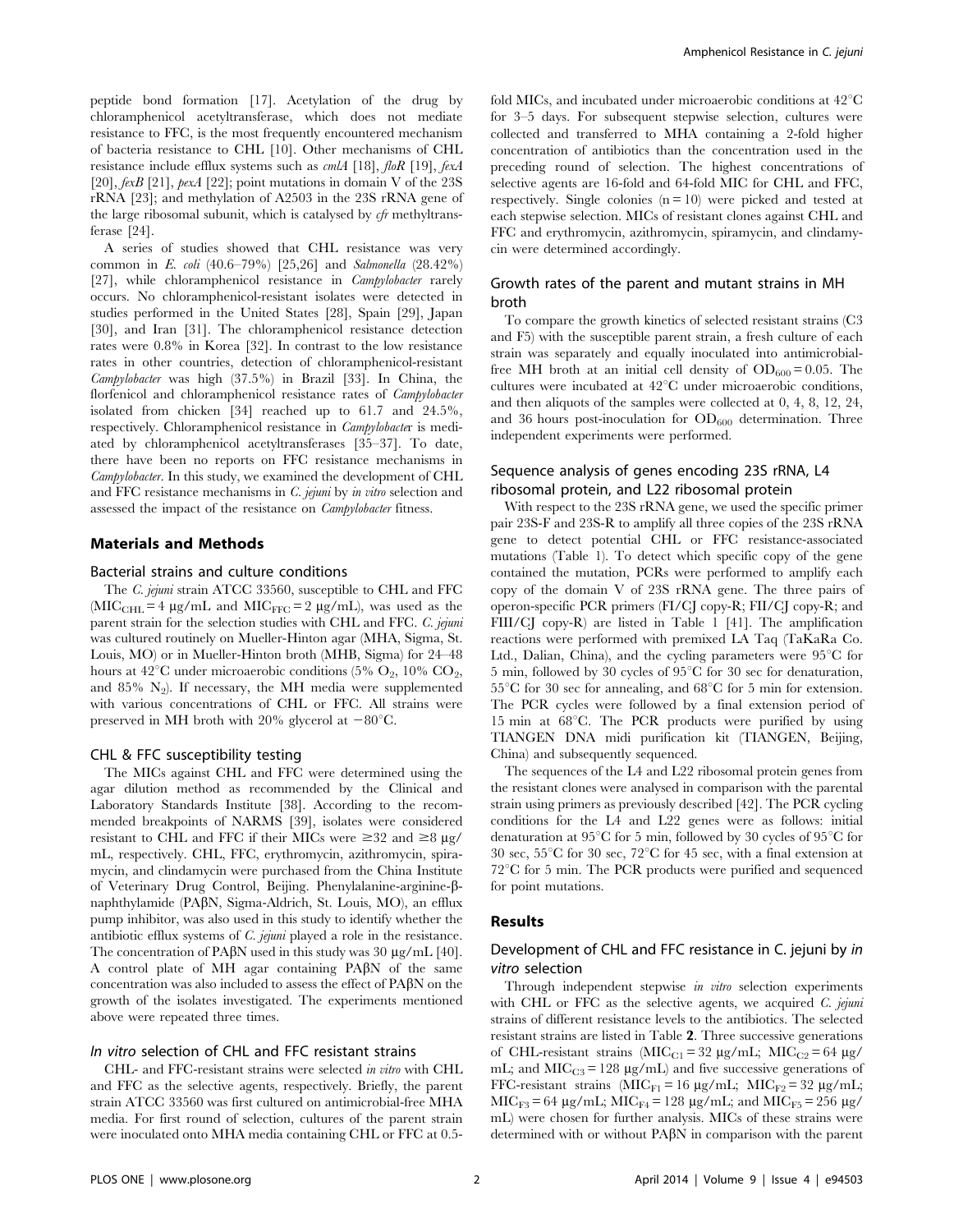| <b>Primers</b>    | Sequence (5'-3')                 | <b>References</b> |
|-------------------|----------------------------------|-------------------|
| 23S-F             | 5'-AGCTACTAAGAGCGAATGGT-3'       | this study        |
| 23S-R             | 5'-AAAGATAAGCCAAACGCTCT-3'       | this study        |
| I FI              | 5'-CCCTAAGTCAAGCCTTTCAATCC-3'    | $[40]$            |
| l Fii             | 5'-CGTTATAGATACGCTTAGCGGTTATG-3' | [40]              |
| <b>FIII</b>       | 5'-CATCGAGCAAGAGTTTATGCAAGC-3'   | $[40]$            |
| CJ copy-R         | 5'-CTACCCACCAGACATTGTCCCAC-3'    | [40]              |
| L <sub>4-F</sub>  | 5'-GTAGTTAAAGGTGCAGTACCA-3'      | [40]              |
| $L4-R$            | 5'-GCGAAGTTTGAATAACTACG-3'       | [40]              |
| L <sub>22-F</sub> | 5'-GAATTTGCTCCAACACGC-3'         | $[40]$            |
| $L22-R$           | 5'-ACCATCTTGATTCCCAGTTTC-3'      | [40]              |

Table 1. Primers used in this article.

doi:10.1371/journal.pone.0094503.t001

strain ATCC 33560. As shown in Table 2, the selected mutants showed  $\geq 8$ -fold increases in the MICs of CHL and FFC compared to ATCC33560. Addition of PABN in the assay made little differences in the MICs (no change or 2-fold decrease; Table 2), and the PABN alone did not affect the growth of the isolates investigated. As shown in Table 2, all CHL-resistant strains and high-level FFC-resistant strains (including F3, F4, and F5) showed decreased susceptibility to the both selective agents. Interestingly, the MICs of erythromycin against mutant strains C3 and F5 increased eight-fold (from 1 to 8  $\mu$ g/mL), and the MICs of azithromycin increased four-fold (from  $0.25$  to 1  $\mu$ g/mL), but were still lower than the resistance breakpoints ( $\geq 16$  and  $\geq 8 \mu$ g/mL, respectively), suggesting that selection with amphenicol led to a low-level cross-resistance to macrolides. However, the MICs of spiramycin and clindamycin only increased two-fold (data not shown).

# Molecular mechanism of Chloramphenicol and Florfenicol resistance

i) Analysis of domain V of the 23S rRNA gene

PCRs were performed with specific primers 23S-F and 23S-R (Table 1) to identify the potential mutations in domain V of the 23S rRNA gene in the selected resistant C. jejuni strains. Sequence analysis showed that a G-to-A single nucleotide change was detected at position 2073 of 23S rRNA (corresponding to position 2057 in the 23S rRNA gene of Escherichia coli) of all the mutants examined (Table 2). Further studies were performed with operon-specific primer pairs (FI/  $C<sub>i</sub>$  copy R, FII/ $C<sub>i</sub>$  copy R, and FIII/ $C<sub>i</sub>$  copy R) to amplify and analyse the three copies of the 23S rRNA gene in the mutant strain. The results indicated that these mutants exhibited the G2073A mutation in all three copies of the gene (Table 2). When analysing the process of resistance development, we did not found the mutation in any of the three copies of the 23S rRNA gene in the FFC-selected clones with  $MIC_{FFC} \leq 16 \mu g/mL$  and the CHL-selected clones with  $MIC<sub>CHL</sub> \leq 32 \mu g/mL$ .

#### ii) Sequence analysis of L4 and L22 ribosomal protein genes

The selected mutant strains and the parent strain were examined for alterations in the L4 and L22 ribosomal protein genes. The G74D change, which was previously reported to

confer low-level resistance to erythromycin in Campylobacter [42–44], was detected in the L4 protein in all the CHLselected mutants ( $\text{MIC}_{\text{CHL}} \ge 16 \ \mu\text{g/mL}$ ), but was absent in the FFC-selected strains, regardless of the resistance levels FFC (Table 2). No mutations were detected in the L22 ribosomal protein gene in either CHL-selected or FFC-selected mutants (Table 2).

#### Growth kinetics of the resistant strains

Two mutant strains (C3 and F5) and the parent strain were separately inoculated into antimicrobial-free MH broth and tested for growth rates. For the first 8 hours of incubation postinoculation, the two mutant strains showed little growth (Figure 1). According to the OD values, the C3 and F5 strains showed apparent differences in growth kinetics between the wildtype parent strain and the mutants, suggesting that the C3 and F5 mutants might have impaired fitness.

# **Discussion**

C. jejuni has become increasingly resistant to antimicrobials, which poses a significant threat to human health. There were numerous studies on antimicrobial resistance of Campylobacter species [45-47], but very few focused on the mechanism of CHL and FFC resistance [36]. In this study, C. jejuni strain ATCC 33560, which usually serves as a quality-control strain for the antimicrobial susceptibility testing of Campylobacter spp. [38,48], was used as the parent strain to select for CHL- or FFC-resistant C. jejuni in vitro [49].

In this study, some unique features were revealed concerning the development of CHL and FFC resistance in C. jejuni. Firstly, irrespective of the selective agent, the resistant clones obtained in vitro exhibited dual resistance to both agents (Table 2). Similar cross-resistance was previously reported in E. coli and Salmonella [50,51], which usually emerged under FFC selection. Combined resistance to CHL and FFC might be conferred by specific resistance genes, such as floR [19], fexA [20], fexB [21], pexA [22] and cfr [24]. Secondly, both the CHL- (MIC<sub>CHL</sub> $\geq$ 64 µg/mL) and FFC-selected ( $\text{MIC}_{\text{FFC}}$   $\geq$  32  $\mu$ g/mL) resistant strains contained the G2073A mutation in three copies of the 23S rRNA gene (Table 2), which is the first reported mutation associated with amphenicol resistance in Campylobacter spp. The G2057A mutation of the E. coli 23S rRNA gene (corresponding to position 2073 in the 23S rRNA gene of Campylobacter spp.) was previously reported to confer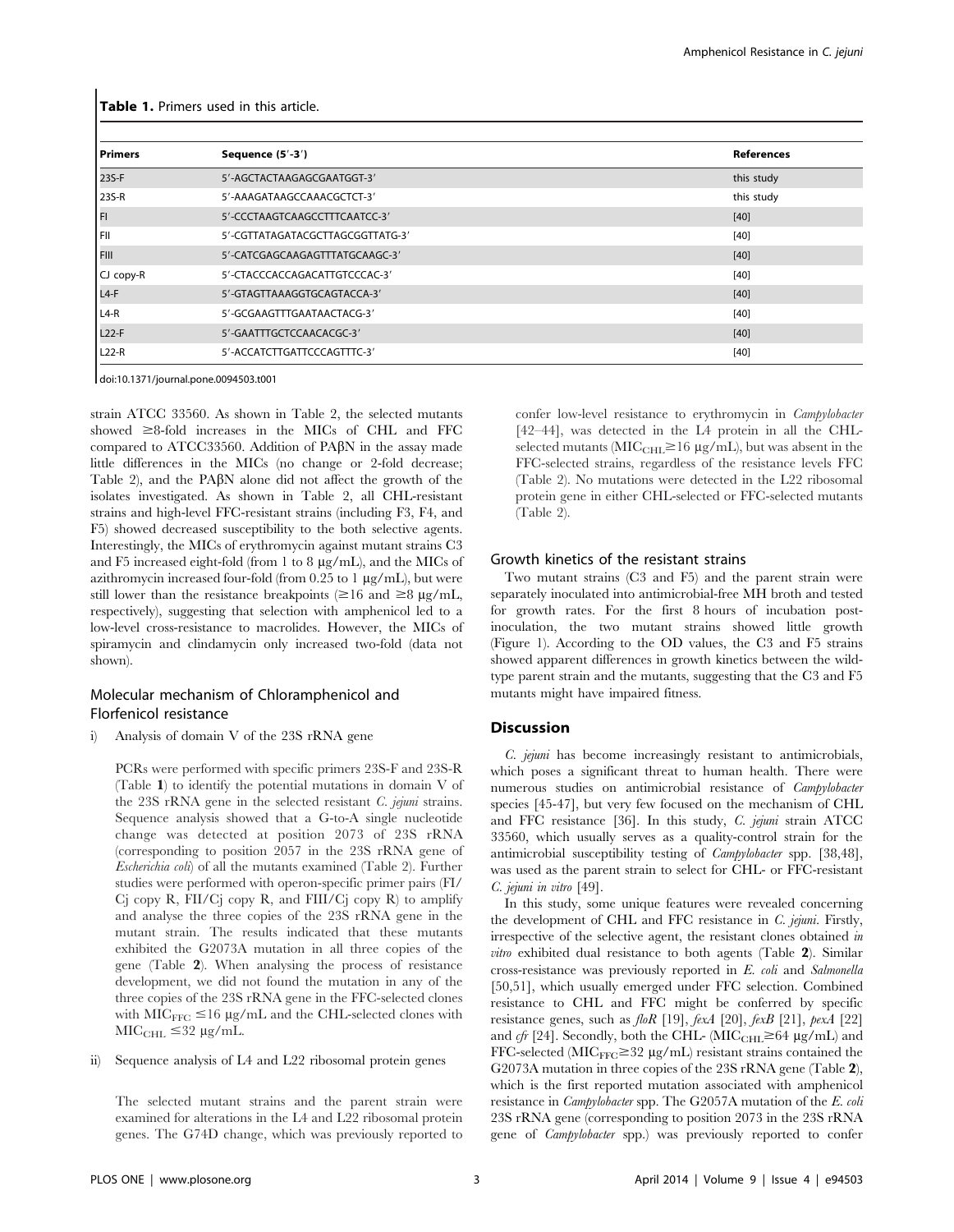|                                                                             |                          | Table 2. Target mutations identified in CHL- and FFC-resistant mutants.                                                                                                                                                                                                                                                   |               |                      |                   |              |                                                                                   |      |                          |                               |
|-----------------------------------------------------------------------------|--------------------------|---------------------------------------------------------------------------------------------------------------------------------------------------------------------------------------------------------------------------------------------------------------------------------------------------------------------------|---------------|----------------------|-------------------|--------------|-----------------------------------------------------------------------------------|------|--------------------------|-------------------------------|
|                                                                             |                          |                                                                                                                                                                                                                                                                                                                           |               |                      |                   |              |                                                                                   |      |                          |                               |
|                                                                             | MIC (µg/mL) <sup>b</sup> |                                                                                                                                                                                                                                                                                                                           |               |                      |                   |              |                                                                                   |      |                          |                               |
| Strains <sup>a</sup>                                                        | 로<br>                    | <b>CHL-PABN</b>                                                                                                                                                                                                                                                                                                           | FEC           | FFC+PA <sub>BN</sub> | Erythromicin      | Azithromycin | Mutation in the 235 Change in<br>rRNA gene <sup>c</sup><br>rRNA gene <sup>c</sup> |      | protein L22<br>Change in | Selective Agents <sup>e</sup> |
| ATCC33560                                                                   | 4                        | 4                                                                                                                                                                                                                                                                                                                         | $\sim$        | $\sim$               |                   | 0.25         | ಕ್ರ                                                                               |      |                          | ≸                             |
| J                                                                           | 32                       | 32                                                                                                                                                                                                                                                                                                                        | $\frac{6}{2}$ | $\frac{8}{2}$        | $\infty$          |              |                                                                                   | G74D |                          | Ŧ                             |
| G                                                                           | 64                       | 32                                                                                                                                                                                                                                                                                                                        | 32            | $\frac{8}{2}$        | $\infty$          |              | G2073A                                                                            | G74D |                          | Ŧ                             |
| ෆී                                                                          | 128                      | 64                                                                                                                                                                                                                                                                                                                        | $\mathcal{Q}$ | 8                    | $\infty$          |              | G2073A                                                                            | G74D |                          | E                             |
| 匠                                                                           | $\infty$                 | 4                                                                                                                                                                                                                                                                                                                         | $\frac{1}{2}$ | $\infty$             |                   | 0.5          |                                                                                   |      |                          | ں<br>H                        |
| F2                                                                          | $\frac{8}{1}$            | $\infty$                                                                                                                                                                                                                                                                                                                  | 32            | 32                   | $\infty$          |              | G2073A                                                                            |      |                          | EEC                           |
| m                                                                           | 32                       | $\infty$                                                                                                                                                                                                                                                                                                                  | Z             | 32                   | $\infty$          |              | G2073A                                                                            |      |                          | し<br>上                        |
| F4                                                                          | 64                       | $\frac{8}{1}$                                                                                                                                                                                                                                                                                                             | 128           | 8                    | $\infty$          |              | G2073A                                                                            |      |                          | EEC                           |
| 51                                                                          | \$4                      | 32                                                                                                                                                                                                                                                                                                                        | 256           | 128                  | $\infty$          |              | G2073A                                                                            |      |                          | し<br>出                        |
| doi:10.1371/journal.pone.0094503.t002<br><sup>d</sup> no mutation detected. |                          | The G2073A mutation was present in three copies of the domain V region<br><sup>b</sup> Determined by the standard agar dilution method. ND, not determined.<br><sup>a</sup> C1-C3 were selected with CHL, while F1-F5 were selected with FFC.<br><sup>e</sup> CHL: Chloramphenicol; FFC: Florfenicol; NA: not applicable. |               |                      | of 23s rRNA gene. |              |                                                                                   |      |                          |                               |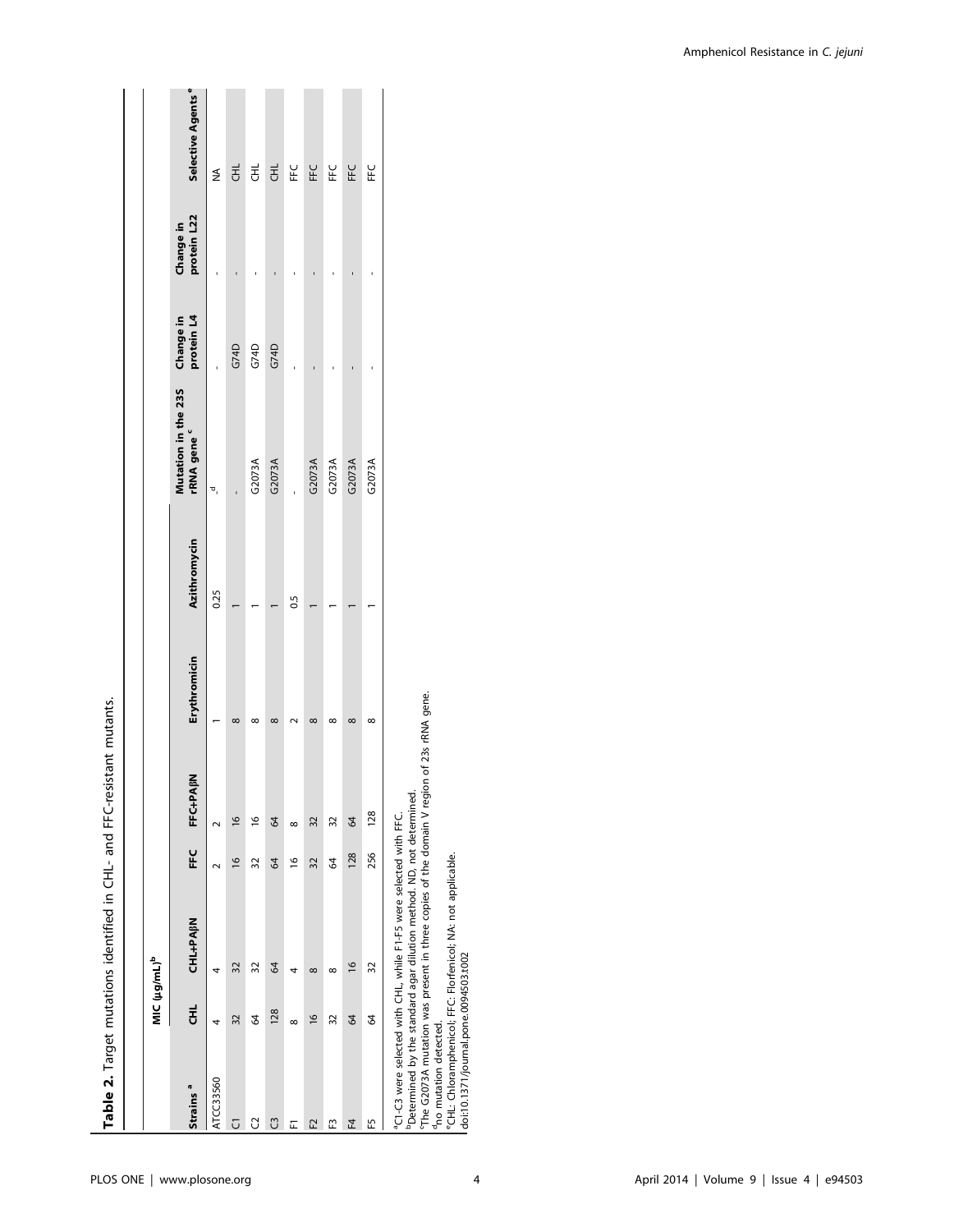

Figure 1. Growth kinetics of the wild-type strain and mutant strains of C. jejuni in MH broth. The OD<sub>600</sub> were measured at 0, 4, 8, 12, 24 and 36 hours post-inoculation. Two mutant strains (C3 and F5) and the parent strain ATCC 33560 were included in the experiment. The experiment was repeated three times, and the results were shown as mean of three independent experiments. doi:10.1371/journal.pone.0094503.g001

resistance to chloramphenicol and intermediate-level resistance to 14-nunbered-ring macrolides. Indeed, the CHL- and FFC-selected C. jejuni mutants carrying the G2073A mutation also showed elevated MICs to erythromycin (8  $\mu$ g/mL), consistent with the finding in E. coli that the G2057A conferred cross resistance to chloramphenicol and erythromycin [23]. Interestingly in propionibacteria [32], Mycoplasma hominis [33], and Francisella tularensis [31], the same G2057A mutation was associated with erythromycin resistance, but not with resistance to 16-membered macrolides or chloramphenicol. It was postulated that the G2057 mutation in the 23S rRNA gene might lead to conformational changes in the binding sites of CHL and 14-membered macrolides, attenuating the affinity of these antimicrobials to the ribosome [52].

The G74D modification was found in the L4 ribosomal protein of CHL-selected resistant strains ( $\text{MIC}_{\text{CHL}} \ge 16 \text{ µg/mL}$ ), while the modification was absent in FFC-selected mutants, suggesting that the structural differences between CHL and FFC might contribute to the difference in the mutant selection process. FFC is a synthetic derivative of CHL with a fluoro group substitution at position  $C_3$ and the replacement of a nitro group  $\langle NO_2 \rangle$  by a sulfomethyl group  $(-SO_2CH_3)$  [53]. It is also possible that there are differences in the binding sites for CHL and FFC in ribosomal protein L4, or differences in the mode of action between CHL and FFC. The G74D mutation is located in a conserved region of the L4 ribosomal protein, which is considered as the main anchoring site of this ribosomal protein to 23S rRNA [54]. Several previous reports also identified the G74D mutation in ribosomal protein L4 of Campylobacter spp. [33,42,55], and this mutation, by itself, usually conferred low-level resistance to erythromycin and contributed to higher-level resistance when combined with the efflux pump CmeABC [56] or a G57V mutation in L4 [43]. Furthermore, the result from the PA $\beta$ N assay suggested that the efflux mechanism might not play a major role in resistance to CHL and FFC in the mutant strains that carried the G2073A mutation. Thus, the G2073A rRNA mutation alone may be sufficient to confer resistance to CHL and FFC in C. jejuni mutants. It was reported in E. coli that the G2057A change in combination with other mutations in the 23S rRNA gene (i.e., G2032A) conferred a higher level of chloramphenicol resistance [57].

Several studies investigated the fitness of antibiotic-resistant Campylobacter spp. with mutation-associated resistance [58–60]. In the study of Luo *et al.* [58], they reported that fluoroquinoloneresistant Campylobacter showed an enhanced fitness in vivo. However, macrolide-resistant *Campylobacter* demonstrated a severe defect in both *in vitro* and *in vivo* fitness [60]. These finding indicate that different target mutations have varied impact on Campylobacter fitness. The results from the growth experiment in this study (Figure 1) demonstrated that the G2073A alteration in the 23S rRNA gene had a negative effect on the growth rates of the mutant strains, which suggests that development of amphenicol resistance incurs a fitness cost in Campylobacter. It appeared that the CHLselected strains exhibited the most significant fitness disadvantage (Figure 1).

In conclusion, we discovered a novel G2073A mutation in the 23S rRNA gene of C. jejuni that is associated with amphenicol resistance. This mutation was identified by in vitro selection using CHL or FFC. Notably, this G2073A mutation was also associated with reduced susceptibility to erythromicin, suggesting that it confers cross resistance to both amphenicols and macrolides. Considering that the amphenicol resistance rates in Campylobacter are rising in certain countries, it will be interesting to determine if this resistance-associated mutation is naturally present in clinical isolates and if the amphenicol-resistant mutants are able to continue to persist in the absence of antibiotic selection pressure.

# Author Contributions

Conceived and designed the experiments: LM ZS QZ YW. Performed the experiments: LM ZS GN HL XX. Analyzed the data: ZS CW YW QZ. Contributed reagents/materials/analysis tools: GN HL CW JS. Wrote the paper: LM ZS QZ YW.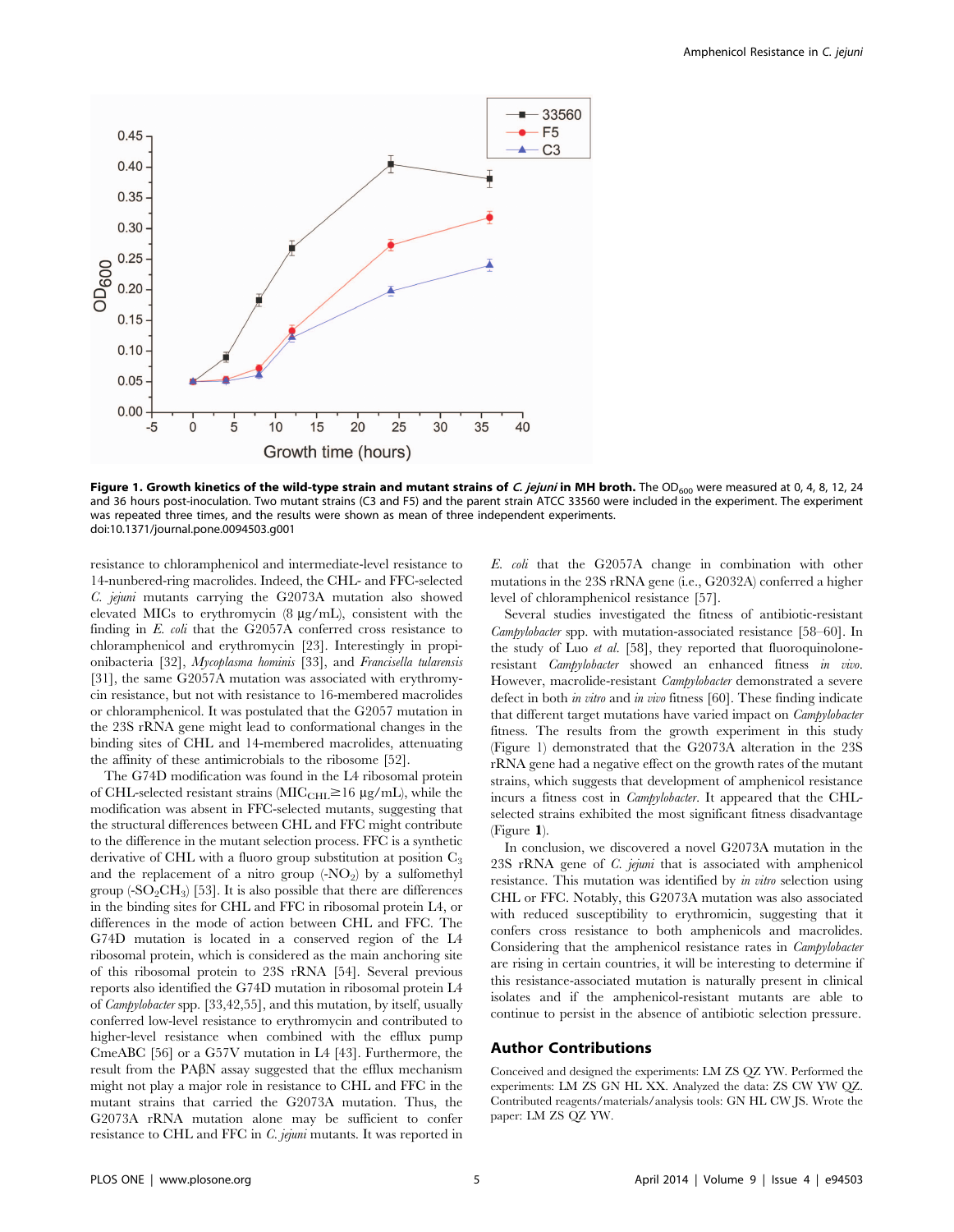#### References

- 1. Samuel MC, Vugia DJ, Shallow S, Marcus R, Segler S, et al. (2004) Epidemiology of sporadic Campylobacter infection in the United States and declining trend in incidence, FoodNet 1996–1999. Clin Infect Dis 38: S165– S174.
- 2. Zimmer J, Wierzba TF, Abdel-Messih IA, Gharib B, Baqar S, et al. (2008) Campylobacter Infection as a Trigger for Guillain-Barré Syndrome in Egypt. PLoS ONE 3: e3674.
- 3. Islam Z, Gilbert M, Mohammad QD, Klaij K, Li J, et al. (2012) Guillain-Barre´ Syndrome-Related Campylobacter jejuni in Bangladesh: Ganglioside Mimicry and Cross-Reactive Antibodies. PLoS ONE 7: e43976.
- 4. Allos BM (2001) Campylobacter jejuni Infections: update on emerging issues and trends. Clin Infect Dis 32: 1201–1206.
- 5. McGill K, Kelly L, Madden RH, Moran L, Carroll C, et al. (2009) Comparison of disc diffusion and epsilometer (E-test) testing techniques to determine antimicrobial susceptibility of Campylobacter isolates of food and human clinical origin. J Microbiol Methods 79: 238–241.
- 6. Luangtongkum T, Jeon B, Han J, Plummer P, Logue CM, et al. (2009) Antibiotic resistance in *Campylobacter*: emergence, transmission and persistence. Future Microbiol 4: 189–200.
- 7. Gupta A, Nelson JM, Barrett TJ, Tauxe RV, Rossiter SP, et al. (2004) Antimicrobial resistance among Campylobacter strains, United States, 1997–2001. Emerg Infect Dis 10: 1102.
- 8. Asai T, Harada K, Ishihara K, Kojima A, Sameshima T, et al. (2007) Association of antimicrobial resistance in Campylobacter isolated from foodproducing animals with antimicrobial use on farms. Jpn J Infect Dis 60: 290.
- 9. Bester L, Essack S (2008) Prevalence of antibiotic resistance in Campylobacter isolates from commercial poultry suppliers in KwaZulu-Natal, South Africa. J Antimicrob Chemother 62: 1298–1300.
- 10. Schwarz S, Kehrenberg C, Doublet B, Cloeckaert A (2004) Molecular basis of bacterial resistance to chloramphenicol and florfenicol. FEMS Microbiol Rev 28: 519–542.
- 11. Mascaretti OA (2003) Bacteria Versus Antibacterial Agents: An Integrated Approach: ASM Press.
- 12. Xie YQ, Zhou ZW, Guo Y, Deng QL, Huang Y (2009) Investigation of Campylobacter jejuni infection in children with diarrhea in Guangzhou. Chinese Journal of Contemporary Pediatrics 11: 422–424.
- 13. Shi X, Wu A, Zheng S, Li R, Zhang D (2007) Molecularly imprinted polymer microspheres for solid-phase extraction of chloramphenicol residues in foods. J Chromatogr B Analyt Technol Biomed Life Sci 850: 24–30.
- 14. China MoAo (2002) No. 235 Bulletin of the Ministry of Agriculture of the People's Republic of China. Beijing: Ministry of Agriculture of China.
- 15. Barreto F, Ribeiro C, Hoff RB, Costa TD (2012) Determination and confirmation of chloramphenicol in honey, fish and prawns by liquid chromatography–tandem mass spectrometry with minimum sample prepara-tion: validation according to 2002/657/EC Directive. Food Additives & Contaminants Part A 29: 550–558.
- 16. Stolker AA, Brinkman UA (2005) Analytical strategies for residue analysis of veterinary drugs and growth-promoting agents in food-producing animals—a review. J Chromatogr A 1067: 15–53.
- 17. Bostan K, Aydin A, Ang MK (2009) Prevalence and antibiotic susceptibility of thermophilic Campylobacter species on beef, mutton, and chicken carcasses in Istanbul, Turkey. Microb Drug Resist 15: 143–149.
- 18. Bischoff KM, White DG, Hume ME, Poole TL, Nisbet DJ (2005) The chloramphenicol resistance gene cmlA is disseminated on transferable plasmids that confer multiple-drug resistance in swine Escherichia coli. FEMS Microbiol Lett 243: 285–291.
- 19. Kim E, Aoki T (1996) Sequence analysis of the florfenicol resistance gene encoded in the transferable R-plasmid of a fish pathogen, Pasteurella piscicida. Microbiol Immunol 40: 665–669.
- 20. Kehrenberg C, Schwarz S (2004) fexA, a novel Staphylococcus lentus gene encoding resistance to florfenicol and chloramphenicol. Antimicrob Agents Chemother 48: 615–618.
- 21. Liu H, Wang Y, Wu C, Schwarz S, Shen Z, et al. (2012) A novel phenicol exporter gene, fexB, found in enterococci of animal origin. J Antimicrob Chemother 67: 322–325.
- 22. Lang KS, Anderson JM, Schwarz S, Williamson L, Handelsman J, et al. (2010) Novel florfenicol and chloramphenicol resistance gene discovered in Alaskan soil by using functional metagenomics. Appl Environ Microbiol 76: 5321–5326.
- 23. Ettayebi M, Prasad SM, Morgan EA (1985) Chloramphenicol-erythromycin resistance mutations in a 23S rRNA gene of *Escherichia coli*. J Bacteriol 162: 551– 557.
- 24. Schwarz S, Werckenthin C, Kehrenberg C (2000) Identification of a plasmidborne chloramphenicol-florfenicol resistance gene in Staphylococcus sciuri. Antimicrob Agents Chemother 44: 2530–2533.
- 25. Harada K, Asai T, Kojima A, Ishihara K, Takahashi T (2006) Role of coresistance in the development of resistance to chloramphenicol in Escherichia coli isolated from sick cattle and pigs. Am J Vet Res 67: 230-235.
- 26. Li XS, Wang GQ, Du XD, Cui BA, Zhang SM, et al. (2007) Antimicrobial susceptibility and molecular detection of chloramphenicol and florfenicol resistance among Escherichia coli isolates from diseased chickens. J Vet Sci 8: 243–247.
- 27. Nagshetty K, Channappa ST, Gaddad SM (2010) Antimicrobial susceptibility of Salmonella Typhi in India. J Infect Dev Ctries 4: 70–73.
- 28. Englen MD, Hill AE, Dargatz DA, Ladely SR, Fedorka-Cray PJ (2007) Prevalence and antimicrobial resistance of Campylobacter in US dairy cattle. J Appl Microbiol 102: 1570–1577.
- 29. Perez-Boto D, Garcia-Pena FJ, Abad-Moreno JC, Echeita MA (2013) Antimicrobial Susceptibilities of *Campylobacter jejuni* and *Campylobacter coli* Strains Isolated from Two Early Stages of Poultry Production. Microb Drug Resist 19: 323–330.
- 30. Ozawa M, Makita K, Tamura Y, Asai T (2012) Associations of antimicrobial use with antimicrobial resistance in *Campylobacter coli* from grow-finish pigs in Japan. Prev Vet Med 106: 295–300.
- 31. Chakeri A, Foroushani MSH, Torki Z, Rahimi E, Ebadi AG (2012) Antimicrobial Resistance of Campylobacter Species Isolated from Fecal Samples from Cats and Dogs in Iran. J Pure Appl Microbiol 6: 1823–1827.
- 32. Shin E, Oh Y, Kim M, Jung J, Lee Y (2013) Antimicrobial resistance patterns and corresponding multilocus sequence types of the Campylobacter jejuni isolates from human diarrheal samples. Microb Drug Resist 19: 110–116.
- 33. de Moura HM, Silva PR, da Silva PH, Souza NR, Racanicci AM, et al. (2013) Antimicrobial resistance of *Campylobacter jejuni* isolated from chicken carcasses in the Federal District, Brazil. J Food Prot 76: 691–693.
- 34. Chen X, Naren GW, Wu CM, Wang Y, Dai L, et al. (2010) Prevalence and antimicrobial resistance of Campylobacter isolates in broilers from China. Vet Microbiol 144: 133–139.
- 35. Adzitey F, Rusul G, Huda N, Cogan T, Corry J (2012) Prevalence, antibiotic resistance and RAPD typing of Campylobacter species isolated from ducks, their rearing and processing environments in Penang, Malaysia. Int J Food Microbiol 154: 197–205.
- 36. Wang Y, Taylor DE (1990) Chloramphenicol resistance in Campylobacter coli: nucleotide sequence, expression, and cloning vector construction. Gene 94: 23– 28.
- 37. Schwarz S, Kehrenberg C, Doublet B, Cloeckaert A (2004) Molecular basis of bacterial resistance to chloramphenicol and florfenicol. FEMS Microbiol Rev 28: 519–542.
- 38. CLSI (2008) Performance Standards for Antimicrobial disk and dilution susceptibility tests for bacteria isolated from animals; Approved Standard-Third Edition. CLSI document M31-A3. Pennsylvania: Clinical and Laboratory Standards Institute.
- 39. Food and Drug Administration (2010) National Antimicrobial Resistance Monitoring System-Enteric Bacteria (NARMS): 2007 Executive Report. Rockville, MD, U.S.: Department of Health and Human Services, U.S. FDA.
- 40. Gibreel A, Wetsch NM, Taylor DE (2007) Contribution of the CmeABC efflux pump to macrolide and tetracycline resistance in Campylobacter jejuni. Antimicrob Agents Chemother 51: 3212–3216.
- 41. Gibreel A, Kos VN, Keelan M, Trieber CA, Levesque S, et al. (2005) Macrolide resistance in Campylobacter jejuni and Campylobacter coli: molecular mechanism and stability of the resistance phenotype. Antimicrob Agents Chemother 49: 2753– 2759.
- 42. Cagliero C, Mouline C, Cloeckaert A, Payot S (2006) Synergy between efflux pump CmeABC and modifications in ribosomal proteins L4 and L22 in conferring macrolide resistance in *Campylobacter jejuni* and *Campylobacter coli*. Antimicrob Agents Chemother 50: 3893–3896.
- 43. Caldwell DB, Wang Y, Lin J (2008) Development, stability, and molecular mechanisms of macrolide resistance in Campylobacter jejuni. Antimicrob Agents Chemother 52: 3947–3954.
- 44. Hao H, Dai M, Wang Y, Peng D, Liu Z, et al. (2009) 23S rRNA mutation A2074C conferring high-level macrolide resistance and fitness cost in Campylobacter jejuni. Microb Drug Resist 15: 239–244.
- 45. Rzewuska K, Korsak D, Mackiw E (2010) Antibiotic resistance of bacteria Campylobacter sp. Przegl Epidemiol 64: 63–68.
- 46. Luangtongkum T, Jeon B, Han J, Plummer P, Logue CM, et al. (2009) Antibiotic resistance in Campylobacter: emergence, transmission and persistence. Future Microbiol 4: 189–200.
- 47. Alfredson DA, Korolik V (2007) Antibiotic resistance and resistance mechanisms in Campylobacter jejuni and Campylobacter coli. FEMS Microbiol Lett 277:123–32.
- 48. McDermott PF, Bodeis SM, Aarestrup FM, Brown S, Traczewski M, et al. (2004) Development of a standardized susceptibility test for *Campylobacter* with quality-control ranges for ciprofloxacin, doxycycline, erythromycin, gentamicin, and meropenem. Microb Drug Resist 10: 124–131.
- 49. Hänninen M-L, Hannula M (2007) Spontaneous mutation frequency and emergence of ciprofloxacin resistance in Campylobacter jejuni and Campylobacter coli. J Antimicrob Chemother 60: 1251–1257.
- 50. Donaldson SC, Straley BA, Hegde NV, Sawant AA, DebRoy C, et al. (2006) Molecular Epidemiology of Ceftiofur-Resistant Escherichia coli Isolates from Dairy Calves. Appl Environ Microbiol 72: 3940–3948.
- 51. Arcangioli MA, Leroy-Setrin S, Martel JL, Chaslus-Dancla E (2000) Evolution of chloramphenicol resistance, with emergence of cross-resistance to florfenicol, in bovine Salmonella Typhimurium strains implicates definitive phage type (DT) 104. J Med Microbiol 49: 103–110.